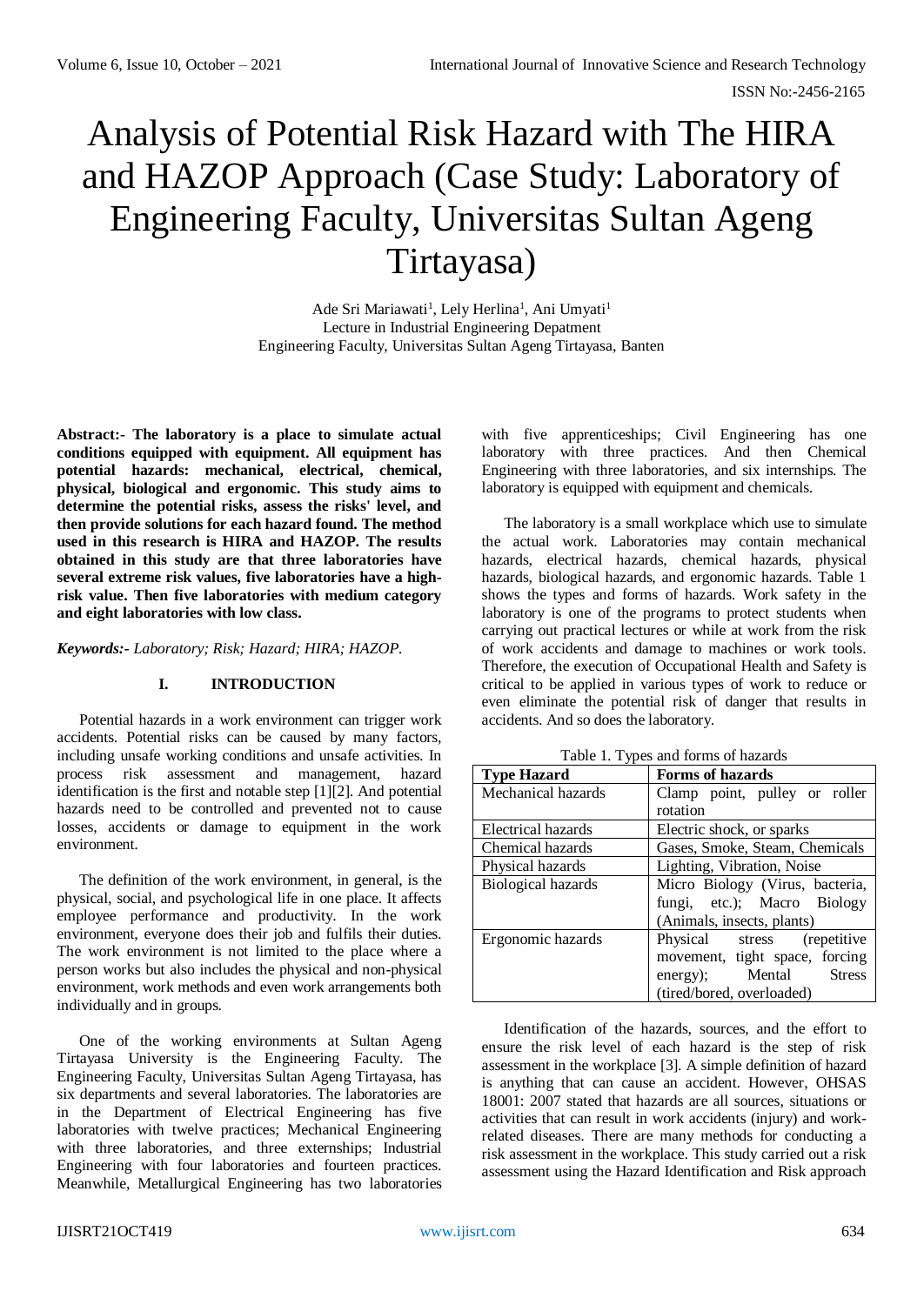Assessment (HIRA) and Hazard and Operability Study (HAZOP). HIRA is an approach to identify hazards and evaluate risks in an activity [4]. The HIRA approach ensures that it can control existing risks within the tolerance limits of an organization[5]. Research on HIRA, among others, was carried out by [5]–[11]. While HAZOP is an impersonal technique for hazard identification and risk ranking in hazardous facilities[12]. Meanwhile [8], [13]–[20] solving risk and hazard research problems with HAZOP.

This study aims to identify and classify laboratories based on the types of risks and hazards. Meanwhile, the urgency of this research is that it is necessary to identify potential hazard risks in laboratories in the Engineering Faculty, Universitas Sultan Ageng Tirtayasa. The research results are recommendations for improvement and solutions to overcome potential hazards and risks in the laboratory to avoid work accidents, from near misses to fatal ones.

The rest of the work is organized as follows: a brief explanation about HIRA and HAZOP in section 2. The methodology in section 3. Result and discussion describe in section 4. And the last is the conclusion present in section 5.

#### **II. HIRA AND HAZOP**

#### *A. Hazard and Risk*

Hazard and risk are different things. The following illustration explains the two terms. (1) The live power cable is open (without wrapping) located behind your house; this condition is a hazard. However, if family members play or are in the vicinity of the exposed power lines, it will be called risk. (2) Rocks hanging on the cliff road, the condition is a hazard. It will be a risk if there are road users who pass through the area. (3) The condition of a rotating machine that is not protected is a hazard. If mechanical workers are repairing the unit or close to the area, it will turn into a risk. So the risk is something we live with as individuals daily. People are constantly making decisions based on risk. Simple choices in everyday life such as driving, crossing the street, and investing money imply acceptance risk. Risk is the combination of the likelihood and severity of a particular hazardous event occurring. Mathematically, the risk is calculated by the equation[21]:

Risk = Likelihood 
$$
(L)
$$
 x Severity  $(S)$  (1)

The likelihood is an event that is likely to occur within a certain period or under certain circumstances. Severity is the result of an event such as the severity of an injury or person's health, property damage, an insult to the environment, or any combination caused by the event. Table 2 indicates the likelihood value, and Table 3 represent severity. While Table 4 states the risk value. The risk assessment reveals priority actions to manage the hazard effectively.

| <b>Likelihood</b> | <b>Example</b>                    | <b>Rating</b>  |
|-------------------|-----------------------------------|----------------|
| (L)               |                                   |                |
| Most likely       | The most likely result of the     | 5              |
|                   | hazard/event being realized       |                |
| Possible          | Has a good chance of occurring    |                |
|                   | and is not unusual                |                |
| Conceivable       | Might be occur at sometime in     | 3              |
|                   | future                            |                |
| Remote            | Has not been known to occur       | $\mathfrak{D}$ |
|                   | after many years                  |                |
| Inconceivable     | Is practically impossible and has |                |
|                   | never occurred                    |                |

Table 2. The likelihood values

(Source: DOSH 2008)

| Table 3. The severity values |  |  |  |  |
|------------------------------|--|--|--|--|
|------------------------------|--|--|--|--|

| Severity $(S)$ | Example                            | Rating                      |
|----------------|------------------------------------|-----------------------------|
| Catastrophic   | Numerous fatalities, irrecoverable |                             |
|                | property damage and productivity   |                             |
| Fatal          | Approximately one single fatality  |                             |
|                | major property damage if hazard    |                             |
|                | is realized                        |                             |
| Serious        | Non-fatal injury, permanent        | 3                           |
|                | disability                         |                             |
| Minor          | Disabling but not permanent        | $\mathcal{D}_{\mathcal{L}}$ |
|                | injury                             |                             |
| Negligble      | Minor abrasions, bruises, cuts,    |                             |
|                | first aid type injury              |                             |
|                | (Source: DOSH 2008)                |                             |

Table 4. The risk values

| Risk      | Description | Action                                                                                                                                                                                                                                               |
|-----------|-------------|------------------------------------------------------------------------------------------------------------------------------------------------------------------------------------------------------------------------------------------------------|
| $15 - 25$ | High        | A HIGH risk requires immediate<br>action to control the hazard as<br>detailed in the hierarchy of control.<br>Actions taken must be documented<br>the rish assessment from<br>$\alpha$<br>including date dor completion.                             |
| $5 - 12$  | Medium      | MEDIUM risk requires<br>A<br>a<br>planned approach to controlling the<br>and applies temporary<br>hazard<br>measure if required. Actions taken<br>must be documented on the risk<br>assessment from including date for<br>completion                 |
| $1 - 4$   | Low         | A risk identified as LOW may be<br>considered as acceptable and futher<br>reduction may not be necessary.<br>However, if the risk can<br>be<br>resolved quickly and efficientty,<br>control<br>should<br>be<br>measures<br>implemented and recorded. |

(Source: DOSH 2008)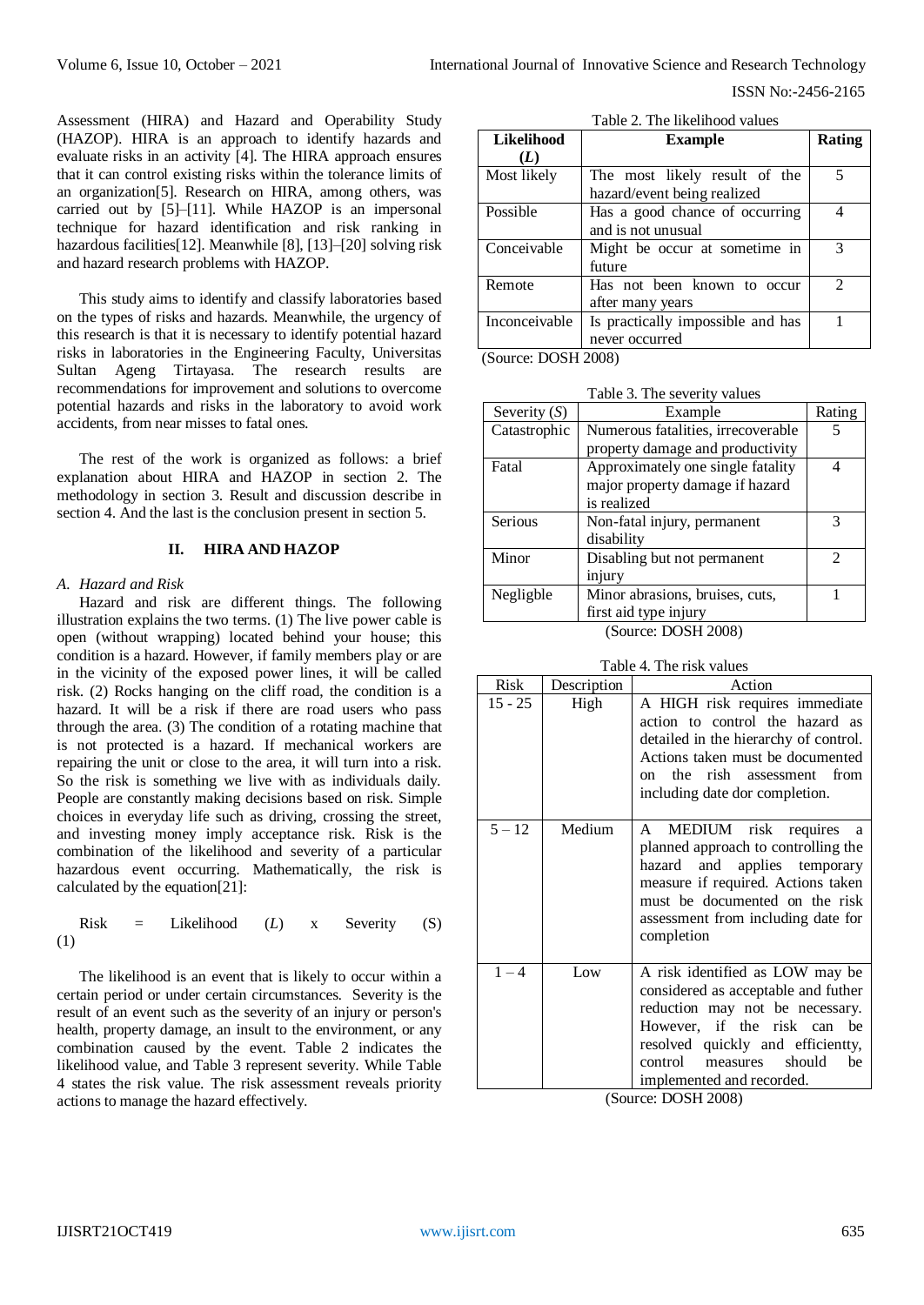## *B. Hazard Identification and Risk approach Assessment*  (HIRA)

HIRA is a process to find out the existence of a hazard, then calculate the magnitude of risk and determine whether the risk is acceptable or not. HIRA is a technique used to recognize potential hazards of workplace accidents[8]. It's systematic, comprehensive and convenient to perform algorithms. Based on [5][10][22], the HIRA process consists of four processes, i.e. 1) Hazard identification, 2) risk assessment, 3) risk analysis, 4) monitor and review.

The objectives of HIRA are as follows:

- 1) To identify all factors that can cause harm to employees and others (hazard);
- 2) To consider the high probability of harm that afflicts anyone in the circumstances of a particular case and the severity that may arise from it (risk);

3) To enable employers to plan, introduce and monitor preventive measures to ensure that risks care is adequately controlled at all times.

## *C. Hazard and Operability Study* (HAZOP)

Hazard and Operability Analysis (HAZOP) is an approach to identify potential hazards and operational problems in a sequential manner[23]. The whole system is assessed by asking how a part has deviation. Then decide whether the deviation will pose a danger [24]. Figure 1 is an example of a HAZOP template. states HAZOP belongs to the qualitative risk analysis group. The risk index of the hazard is determine by multiplying the frequency  $(F)$  and the severity (*S*) of the effect of each hazard [12]. This step did after the identification of the hazard.

| No.                                                    | Guide<br>Word                                | Element                                                                                    | Deviation                                               | Possible<br>Causes                                                 | Consequences                                                                                                   | Safeguards                                                                                         | Comments                                                           | Actions<br>Required                                                       | Actions<br>Assigned to                         |
|--------------------------------------------------------|----------------------------------------------|--------------------------------------------------------------------------------------------|---------------------------------------------------------|--------------------------------------------------------------------|----------------------------------------------------------------------------------------------------------------|----------------------------------------------------------------------------------------------------|--------------------------------------------------------------------|---------------------------------------------------------------------------|------------------------------------------------|
| Assign<br>each entry<br>a unique<br>tracking<br>number | Insert<br>deviation<br>guide<br>word<br>used | Describe<br>what the<br>quide word<br>pertains to<br>(material.<br>process.<br>step. etc.) | Describe<br>the<br>deviation                            | Describe how<br>the deviation<br>may occur                         | Describe what may<br>happen if the<br>deviation occurs                                                         | List controls<br>(preventive or<br>reactive) that<br>reduce deviation<br>likelihood or<br>severity | Capture key<br>relevant rationale.<br>assumptions.<br>data, etc.   | Identify any<br>hazard<br>mitigation or<br>control<br>actions<br>required | Record<br>who is<br>responsible<br>for actions |
|                                                        |                                              |                                                                                            |                                                         |                                                                    | Examples from Cleaning Agent Deviations that were used to explain HAZOP Guide Words                            |                                                                                                    |                                                                    |                                                                           |                                                |
|                                                        | No                                           | Cleaning<br>Agent                                                                          | No<br>detergent<br>added<br>durina<br>cleaning<br>cycle | Detergent<br>supply<br>reservoir<br>empty                          | Residues not<br>effectively removed.<br>leaving system in<br>an unclean state                                  | Technicians<br>check detergent<br>reservoir before<br>every cycle                                  | Assumes<br>technicians can<br>reliably estimate<br>volume visually | Consider<br>alarm for low<br>detergent<br>reservoir<br>level              | Engineer                                       |
| $\overline{2}$                                         | Other<br>than                                | Cleaning<br>Agent                                                                          | Wrong<br>detergent<br>used                              | Technician<br>retrieves<br>wrong<br>detergent<br>from<br>warehouse | Incorrect detergent<br>may be ineffective<br>at removing<br>residues, leaving<br>system in an<br>unclean state | Cleaning log<br>requires<br>verification of<br>proper detergent<br>use. Detergent is<br>labeled.   | Many different<br>detergent<br>containers look<br>alike            | Ensure<br>technician<br>training<br>addresses<br>detergent<br>selection   | Trainer                                        |

Fig 1. A HAZOP template [24]

HAZOP steps are as follows[25]:

- 1) Each HAZOP should be led by an experienced HAZOP facilitator.
- 2) An essential issue for HAZOP is the definition of nodes and their designation on piping and instrumentation (P&ID) diagrams.
- 3) "Distortion" can be caused by various reasons, for example, human error, equipment failure, process failure.
- 4) Causes are established at the site's perimeter, but consequences can occur during the process.
- 5) Consequences can be sorted by severity using Risk Matrix Analysis.
- 6) All protective measures identified under HAZOP must be documented and implemented.

## **III. METHODOLOGY**

HIRA and HAZOP are applied to analyze the potential hazard in the laboratory Engineering Faculty. Execution of collection data did in three ways: 1) observation, 2) interviews, and 3) measurement. We made direct observations to determine the activities in each laboratory. At the observation stage, will carry out identification of potential hazards in the laboratory environment, activities in the laboratory, equipment and materials used. During the observation process, documentation is also carried out to support the findings of potential hazards.

Then undertook the interview to know a risk assessment. While conducting a discussion on each head of the laboratory and practicum assistant. The results obtained from the risk assessment become a reference in risk control efforts.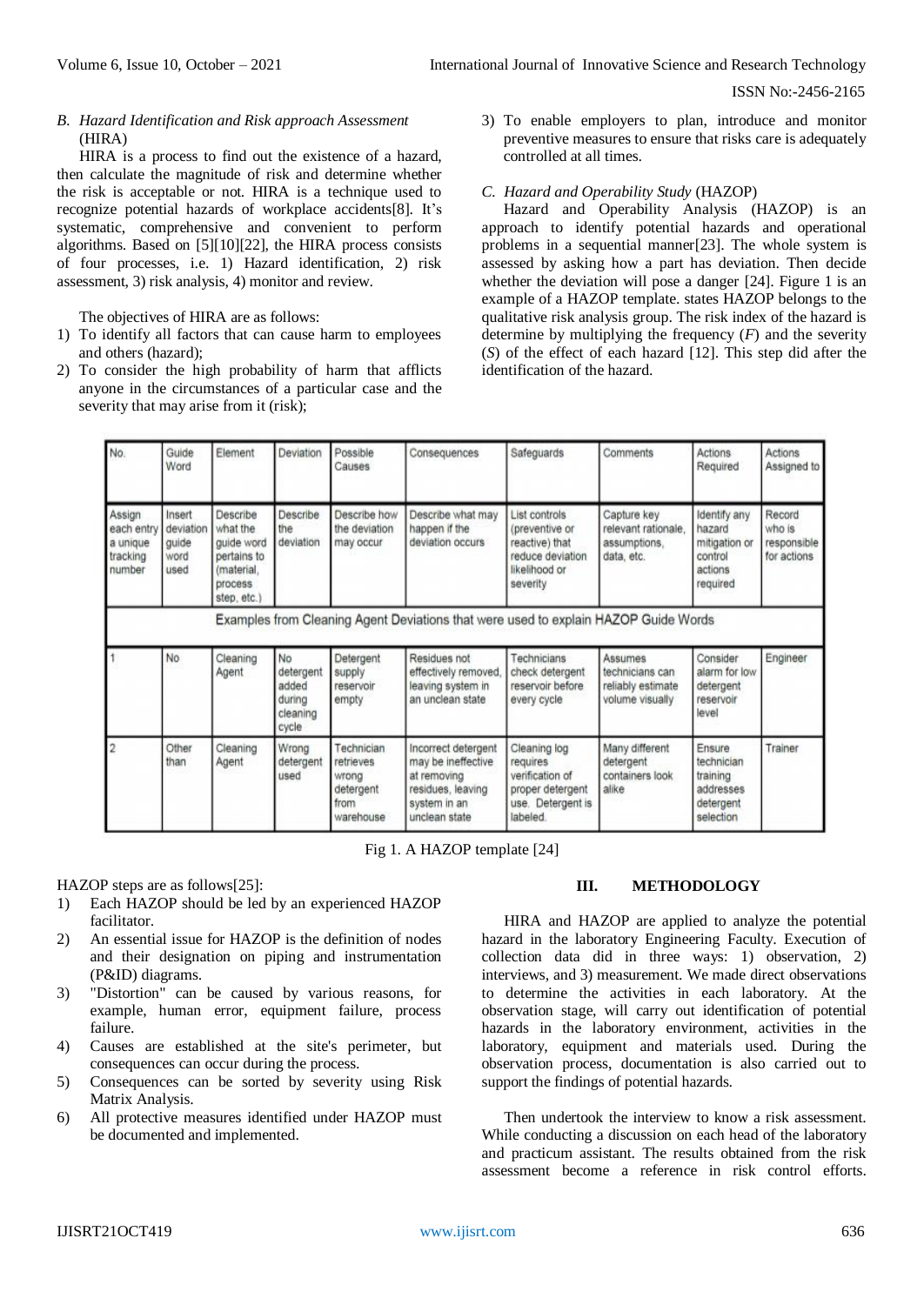Measurements made to determine the condition of the physical environment (temperature, humidity, and wind speed) and work posture.

There are three stages to apply the HIRA and the HAZOP methods in this research. The first stage is the implementation of HIRA. Then the execution of HAZOP did in stage two. And the last is giving alternative solutions to reduce a hazard. A concise explanation for each stage is as follows.

- First stage: the implementation of HIRA.
	- 1) Conduct visits in each laboratory. Observation aims to observe the conditions of the laboratory environment, equipment, materials, and practicum conditions. Then conduct interviews with laboratory assistants or laboratory assistants regarding the activities carried out in the laboratory. Then analyze activities that have the potential to have a hazard risk. Observe and document field conditions that can have a hazard risk and an accident.
	- 2) Analyzing in more detail potential hazards and risks from observations.
	- 3) After analyzing the potential hazards and risks that occur, it is then assigning a value (1-5) related to the severity experienced from the potential risks and hazards. Assessment can be seen from the seriousness of the injury or loss that occurred. Or it can also be assessed from the number of lost working days.
	- 4) Conjunction with the severity, frequency assessment (1-5) did. The evaluation took based on how often the incident occurs or the possibility that the potential hazard can occur.
	- 5) The risk value is obtained by multiplying the severity value with the frequency of occurrence. This value mapping is related to the risk mapping level, which is low, medium, high, extreme risk.
	- 6) After getting the risk level, the next step is to determine the recommended solution for each laboratory.
- Second stage: the execution of HAZOP Processing using HAZOP carried out several identification processes:
	- 1) Determine the source of the hazard from the finding data (hazard sources such as electricity, machinery, chemicals, biology, physics, etc.).
	- 2) After identification based on the source of the hazard, it is necessary to find out what deviations or activities can be dangerous and cause accidents.
	- 3) Look for the cause the deviation can occur.
	- 4) Identify what harmful consequences will occur.
	- 5) Determining corrective action here contains general solutions to existing hazard sources.
- Third stage: based on HIRA and HAZOP proposed alternative solutions that can apply to reduce or even eliminate the potential hazards.

#### **IV. RESULT AND DISCUSSION**

The laboratories observed in this study were 18 laboratories from 6 departments. The first is a laboratory in the industrial engineering department with four laboratories, i.e the production systems laboratory. The electrical engineering department has five laboratories: electricity. While the chemical engineering department with three laboratories. The metallurgical engineering department consists of two laboratories, one in the civil engineering department. And finally, three laboratories in the mechanical engineering department. The laboratories in each department are as follows:

- 1) Industrial engineering department: production system laboratory, work system engineering and ergonomics laboratory, industrial & quality system optimization laboratory, and industrial management studio.
- 2) Electrical engineering department: computer laboratory, energy laboratory, control laboratory, basic electrical laboratory, telecommunications laboratory.
- 3) Chemical engineering department: basic chemistry laboratory, chemical engineering operation laboratory, integrated computer laboratory.
- 4) Metallurgical engineering department: metallurgy 1 and 2 laboratory, engineering drawing and simulation laboratory.
- 5) Civil engineering department: civil engineering laboratory.
- 6) Mechanical engineering department: manufacturing engineering laboratory, engineering measurement laboratory, drawing-design and simulation laboratory.

Each laboratory has its practicum. The total number of internships that have been recorded is 45 practicums. Each apprenticeship has its equipment, which is adjusted to the objectives to be achieved by the training. Each practicum observes to carry out the potential hazards. From this manner, find out the risk value for each training. In this way, suggestions for improvement will be more appropriate.

Implementation HIRA proposed risk identification and hazard assessment. HIRA implementation offers risk identification and hazard assessment. In contrast, HAZOP is more detailed to know the deviation which may occur in the workspace. Based on the steps in the HIRA, most of the practicum activities from laboratories in the engineering faculty are in the low-risk category. Other activities are split into medium, high and extreme categories. Figure 2 shows the proportions for each group. While Table 5 is a more detailed description of each exercise in the laboratory.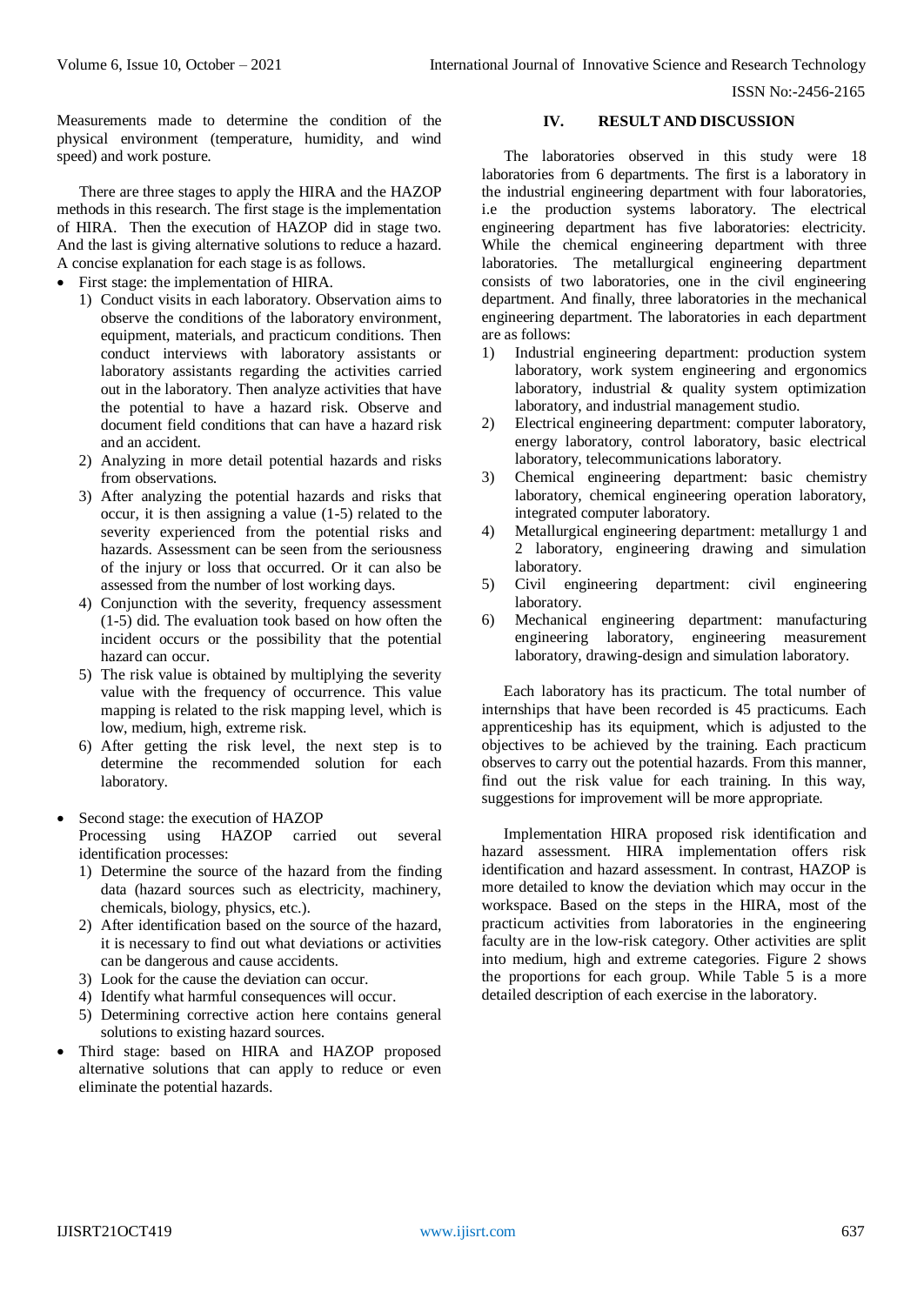

According to Figure 2, the risk scores for the 45 practicums spread across all levels. A total of 56% or equivalent to 25 practicums belonging to the low-risk category. Ten practices or 22% medium risk category. High risk as much as 7% or seven practices. And finally, a highrisk level of 3% occurred in three internships. Practicum with extreme risk belongs to Metallurgical Engineering in Metallurgy 1 and 2 laboratories. Risk in extreme category should be given priority to improvement. Improvement should give priority to risk in the extreme category.

Fig 2. Level of practicum risk in the laboratory, Engineering Faculty

|                               |                                     | Practice                             | Risk catagory |                         |              |              |
|-------------------------------|-------------------------------------|--------------------------------------|---------------|-------------------------|--------------|--------------|
| Dept                          | Laboratory                          |                                      | L             | M                       | H            | E            |
| <b>Industrial Engineering</b> | Production System                   | Engineering drawing                  |               | $\overline{\mathbf{V}}$ |              |              |
|                               |                                     | <b>Industrial Eng Design 1</b>       |               | $\mathbf{V}$            |              |              |
|                               |                                     | <b>Industrial Eng Design 2</b>       |               | $\mathbf{V}$            |              |              |
|                               | Work System Engineering             | <b>Industrial Eng Design 1</b>       |               | $\mathbf{V}$            |              |              |
|                               | and Ergonomic                       | Product Design and                   |               | $\mathbf{V}$            |              |              |
|                               |                                     | Development                          |               |                         |              |              |
|                               | Industrial & Quality System         | <b>Industry Statistics 1</b>         | $\mathbf V$   |                         |              |              |
|                               | Optimization                        | <b>Operational Research 1</b>        | $\mathbf V$   |                         |              |              |
|                               |                                     | <b>Industry Statistics 2</b>         | $\mathbf V$   |                         |              |              |
|                               |                                     | <b>Operational Research 2</b>        | V             |                         |              |              |
|                               |                                     | <b>Industrial Eng Design 1</b>       | $\mathbf{V}$  |                         |              |              |
|                               |                                     | <b>Industrial Eng Design 2</b>       | $\mathbf{V}$  |                         |              |              |
|                               |                                     | <b>Quality Control and Assurance</b> | $\mathbf{V}$  |                         |              |              |
|                               |                                     | <b>Computer Simulation</b>           | $\mathbf{V}$  |                         |              |              |
|                               | <b>Industrial Management Studio</b> | <b>Basic Computer Programming</b>    | $\mathbf{V}$  |                         |              |              |
|                               |                                     | <b>Industrial Eng Design 3</b>       | V             |                         |              |              |
| <b>Electrical Engineering</b> | Computer                            |                                      | $\mathbf{V}$  |                         |              |              |
|                               | Energy                              | <b>Electrical Circuits</b>           |               |                         | $\mathbf{V}$ |              |
|                               |                                     | <b>Electric Machine</b>              |               |                         | $\mathbf V$  |              |
|                               | Control                             | <b>Basic Control System</b>          | $\mathbf V$   |                         |              |              |
|                               |                                     | Control Instrumentation              | $\mathbf V$   |                         |              |              |
|                               |                                     | Digital Control System               | V             |                         |              |              |
|                               | <b>Basic Electrical Laboratory</b>  | Digital Engineering                  | $\mathbf V$   |                         |              |              |
|                               |                                     | <b>Electrical Measurement</b>        |               |                         | $\mathbf{V}$ |              |
|                               |                                     | Microprocessor Basics                | V             |                         |              |              |
|                               |                                     | <b>Basic Electronics</b>             | V             |                         |              |              |
| Chemical Engineering          | <b>Basic Chemical</b>               | Basic chemistry                      |               | V                       |              |              |
|                               |                                     | Analytical and Physical              |               |                         | $\mathbf{V}$ |              |
|                               |                                     | Chemistry                            |               |                         |              |              |
|                               | Chemical Engineering                | Chemical Engineering                 |               |                         | $\mathbf{V}$ |              |
|                               | Operation                           | Operation 1                          |               |                         |              |              |
|                               |                                     | <b>Chemical Engineering</b>          |               |                         | $\mathbf{V}$ |              |
|                               |                                     | Operation 2                          |               |                         |              |              |
|                               | <b>Integrated Computer</b>          | <b>Engineering Drawing</b>           | $\mathbf V$   |                         |              |              |
|                               |                                     | <b>Numerical Method</b>              | V             |                         |              |              |
|                               |                                     | <b>Process Simulation</b>            | V             |                         |              |              |
| Metallurgical Engineering     | Metallurgy 1 and 2                  | <b>Material Engineering</b>          |               |                         |              | V            |
|                               |                                     | <b>Destructive Testing</b>           |               |                         |              | $\mathbf{V}$ |
|                               |                                     | Metallurgical Lab 1                  |               |                         | $\mathbf V$  |              |

## Tabel 5. Risk value category for each laboratory and practices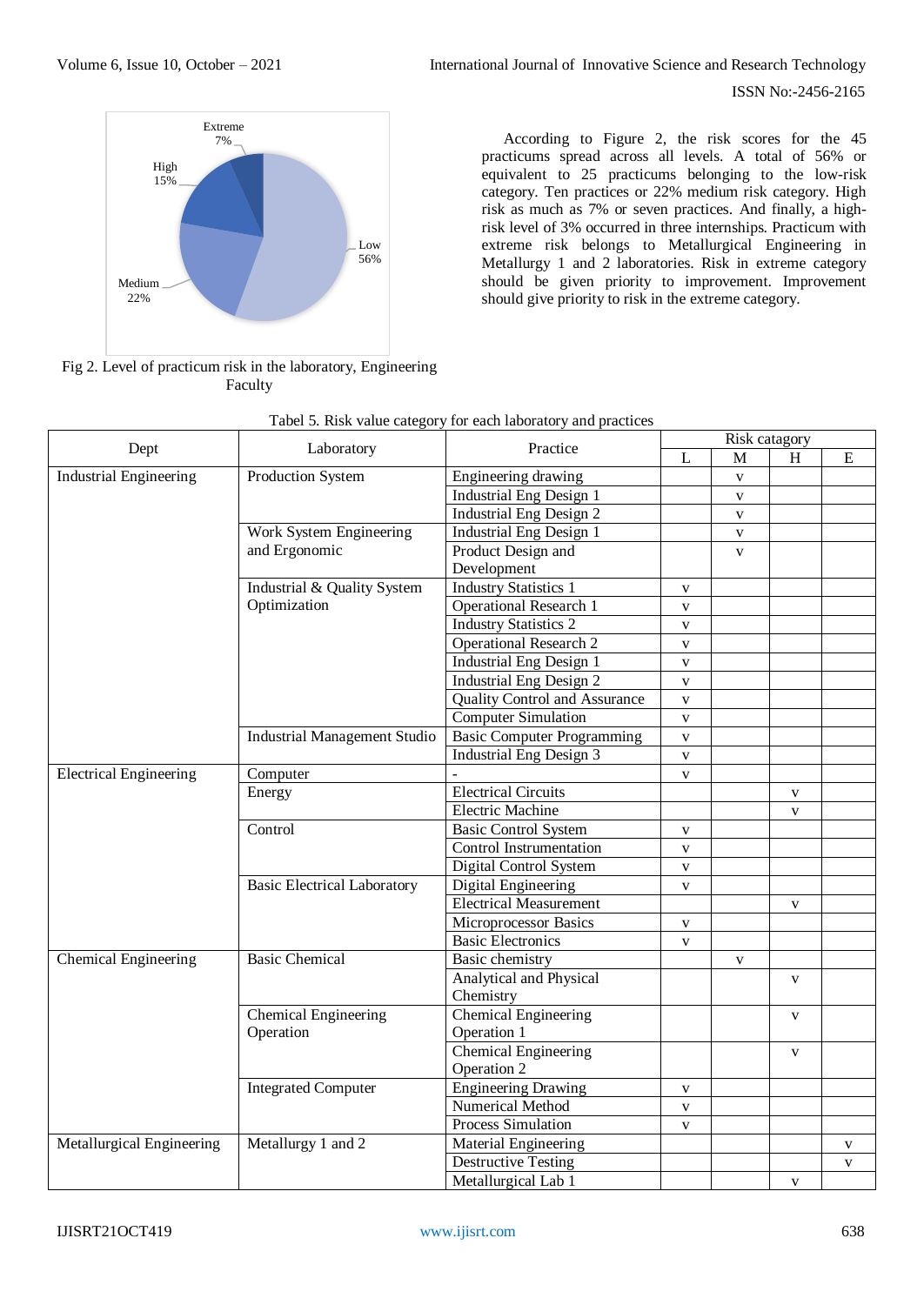|                        |                                | Metallurgical Lab 2         |   |  |  |
|------------------------|--------------------------------|-----------------------------|---|--|--|
|                        | Engineering Drawing and        | $\overline{\phantom{a}}$    | V |  |  |
|                        | Simulation                     |                             |   |  |  |
| Civil Engineering      | Civil Engineering              | <b>Hydraulics Practicum</b> |   |  |  |
|                        |                                | Soil Surveying Prac         |   |  |  |
| Mechanical Engineering | Manufacturing Engineering      | Manufacturing Eng 1         |   |  |  |
|                        |                                | Manufacturing Eng 2         |   |  |  |
|                        | <b>Engineering Measurement</b> | Metrologya and Measurement  | V |  |  |
|                        |                                | Techniques                  |   |  |  |
|                        | Drawing Design and             | $\overline{\phantom{0}}$    | V |  |  |
|                        | Simulation                     |                             |   |  |  |

According to [21], hazards consist of biological hazards, chemical and dust hazards, ergonomic hazards, work organization hazards, physical hazards, and safety hazards. Biological hazards are usually connecting with activity with animals, people, or contagious plant materials. Whereas chemical and dust hazards are types of occupational hazards caused by exposure to chemicals in the workplace. Ergonomic hazard happens when work, body position, and way of working conditions burden your body. Work organization hazards take place when a hazard or some emphasize that cause stress and pressure. Environmental or occupational hazards include physical hazards. Safety hazards are potential hazards that pose a direct risk to safety/may cause natural accidents and injuries.

Finally in accordance with HIRA and HAZOP, the following potential hazard for each department are as follows: • Industrial Engineering Department

## 1) Production System Laboratory.

In technical drawing practicum activities, industrial engineering design 1, and industrial engineering design 2, there are potential hazards as follows

- Safety hazards
- a. Transverse cable: When connecting the charger cable, the practitioner trips over the transverse line and can cause it to fall.

## **Control:**

The cable is attached to the side of the room using cable clamps.

b. Disconnected socket: When the practitioner wants to connect the treadmill cable to the socket, electricity exposed the practitioner's current due to the dire state of the socket.

# **Control:**

Fix the socket**.**

c. Sawtooth: Practice not being careful when using the cutting machine so that the hand hits the sawtooth and causes injury

## **Control:**

Make a detailed Standard Operation Procedure practicum and attach signs for Occupational Safety and Health using Personal Protective Equipment.

- Ergonomic hazards
- a. Inadequate chair size: The chair used has a small diameter of the seat, and the length of the legs of the chair is high, causing the practitioner to feel uncomfortable, and if not careful, he will fall from the chair.

## **Control:**

Replacement of the chair to an ergonomic chair.

b. Position of the practitioner when taking measurements: When measuring the physical environment, the practitioner must measure five times in a standing position at each station. And the tool position is higher for a long and repeated periodically. It can cause the practitioner to experience soreness in the hands.

# **Control:**

Make Standard Operational Procedures practicum in detail and practitioners who measure alternately with each other.

- 2) Work System Engineering and Ergonomics Laboratory
- In the industrial engineering design practicum 1, the hazards that occur are safety hazards and ergonomic hazards. This danger is the same as in the laboratory of production systems. It's happening because the practicum involves two laboratories.
- 3) Industrial & Quality System optimization Laboratory, all potential hazards are low risk.
- 4) Industrial Management Studio. All potential hazards are low risk.
- Mechanical Engineering Department
- 1) Manufacturing Engineering Laboratory
- In manufacturing engineering practicum 1, the potential hazards that occur are:
- Safety hazards
- a. Scrap: During the turning process, scrap from the test object can hit the practitioner's eye.

**Control:**

Make detailed Standard Operating Procedures and supervision by assistants during practicum.

b. Rotating chisel: During the process of scraping the test object, the practitioner is not careful, and his hands are hit by the operating chisel.

## **Control:**

Make detailed Standard Operating Procedures and supervision by assistants during practicum.

- Physical hazards
- a. Sparks: During the welding process, some sparks can injure the practitioner.

**Control:**

Make detailed Standard Operating Procedures and supervision by assistants during practicum.

b. Welding process fumes: During the welding process, there is smoke that can be inhaled by the practitioner. **Control:**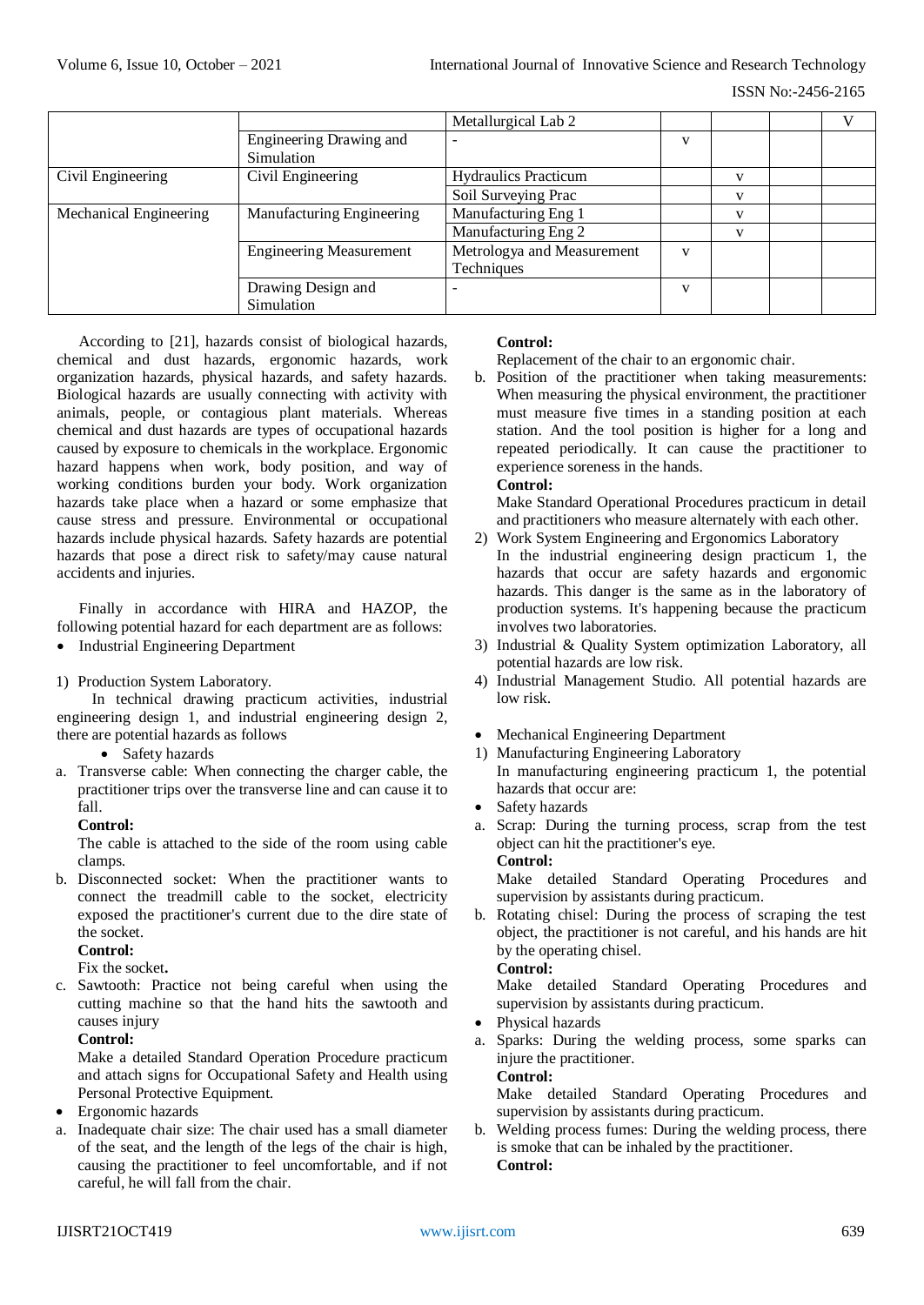Make detailed Standard Operating Procedures and supervision by assistants during practicum.

- 2) Engineering Measurement Laboratory. All potential hazards are low risk.
- Chemical Engineering Department
- 1) Basic Chemistry Laboratory
	- In basic chemistry practicum activity, there are:
- Safety hazards
- a. Furnace: When hands and other body parts hit the furnace. **Control:**

Ensure that the surrounding environment is free of flammable materials.

2) Chemical Engineering Operation Laboratory

In analytical and physical chemistry, chemical engineering operation 1, and chemical engineering operation 2 practicum activities, there are potential hazards as follows.

- Chemical hazards
- a. Mercury: Mercury can come out if the compressor power is too high and hits the practitioner.

**Control:** Using Personal Safety Equipment (gloves, safety shoes, goggles, etc.)

- Ergonomic hazards
- a. **Poor posture:** If the button rotates more than it should. **Control:**

Create detailed Standard Operating Procedures and improve material layout for simulation practicum.

- 3) Integrated Computer Laboratory. All potential hazards are low risk for all practicum.
- Metallurgical Engineering Department
- 1) Metallurgy 1 and 2 Laboratory

Potential hazards in material engineering practicum, destructive testing practicum, and metallurgy 1 practicum are:

- Safety hazards
- a. The pendulum fell: The pendulum lost control. **Control:**

Standard Operating Procedures for checking tools before use.

- Ergonomic hazards
- a. Pinched hands: During the separation process, hands or clothing can be carried by the conveyor and caught. **Control**:

Availability of work display.

- Physical hazards
- a. Exposed to the heat of the sample container: The hot container or sample is dropped and hits a member of the body.

**Control**:

Addition of Personal Protective Equipment for heat/fire resistant suits

b. Welding beam radiation: glasses are not standard compliant to protect eyes.

## **Control:**

Wearing the Personal Protective Equipment.

2) Engineering Drawing and Simulation Laboratory. All practicum has potential hazards in low risk.

Civil Engineering Department

1) Civil Engneering Laboratory

- The following is an exposure to potential hazards in the hydraulics practicum and soil surveying practicum.
- Physical hazards
- a. Calibration machine cable: Stumbled on the machine cable while calibrating the tool.

# **Control:**

- The cable is attached to the side of the room using cable clamps.
- b. Stone/hammer: When setting a stake, the stone or hammer used hits the limb.

# **Control:**

Wearing the Personal Protective Equipment, and create Standard Operating Procedures for tools before use.

- Electrical Engineering Department
- 1) Computer Laboratory. There are no significant potential hazards in all practicum.
- 2) Energy Laboratory.

Potential hazards in electrical circuits practicum and electric machine practicum are as follows.

- Safety hazards
- a. Shock hazard: At the time of installation of our body parts on the chipped cable, there will be a shock hazard.

# **Control:**

Every practitioner uses safety shoes when practicum.

b. Electric shock: When the user's hand connects the plug to the source contact and touches the socket in the socket. Or there is a chipped cable resulting in electric shock

# **Control**:

Practitioners must obey the rules during the practicum and always be guided by the Standard Operational Procedure.

- 3) Control Laboratory. All potential hazards in electrical circuits practicum and electric machine practicum state no significant risks.
- 4) Basic Electrical Laboratory.

There are no significant hazards in digital engineering practicum, microprocessor basics practicum, and basic electronics. At the same time, safety hazards are found in electrical measurement practicum.

- Safety hazards
- a. Electric shock: Practice holding the iron on the multi-meter probe wires and jumper wires.

#### **Control:**

Practitioners must obey the rules during the practicum and always be guided by the Standard Operational Procedure.

5) Telecommunications Laboratory. In practicum digital signal processing practicum, telecommunications basics practicum, and signal & system practicum, no found potential hazards. All hazards are at a low risk level.

## **V. CONCLUSION**

This research aims to identify potential hazards in laboratories in the Engineering Faculty, Universitas Sultan Ageng Tirtayasa. This study aims to determine the potential hazards in the laboratory of the Faculty of Engineering, Sultan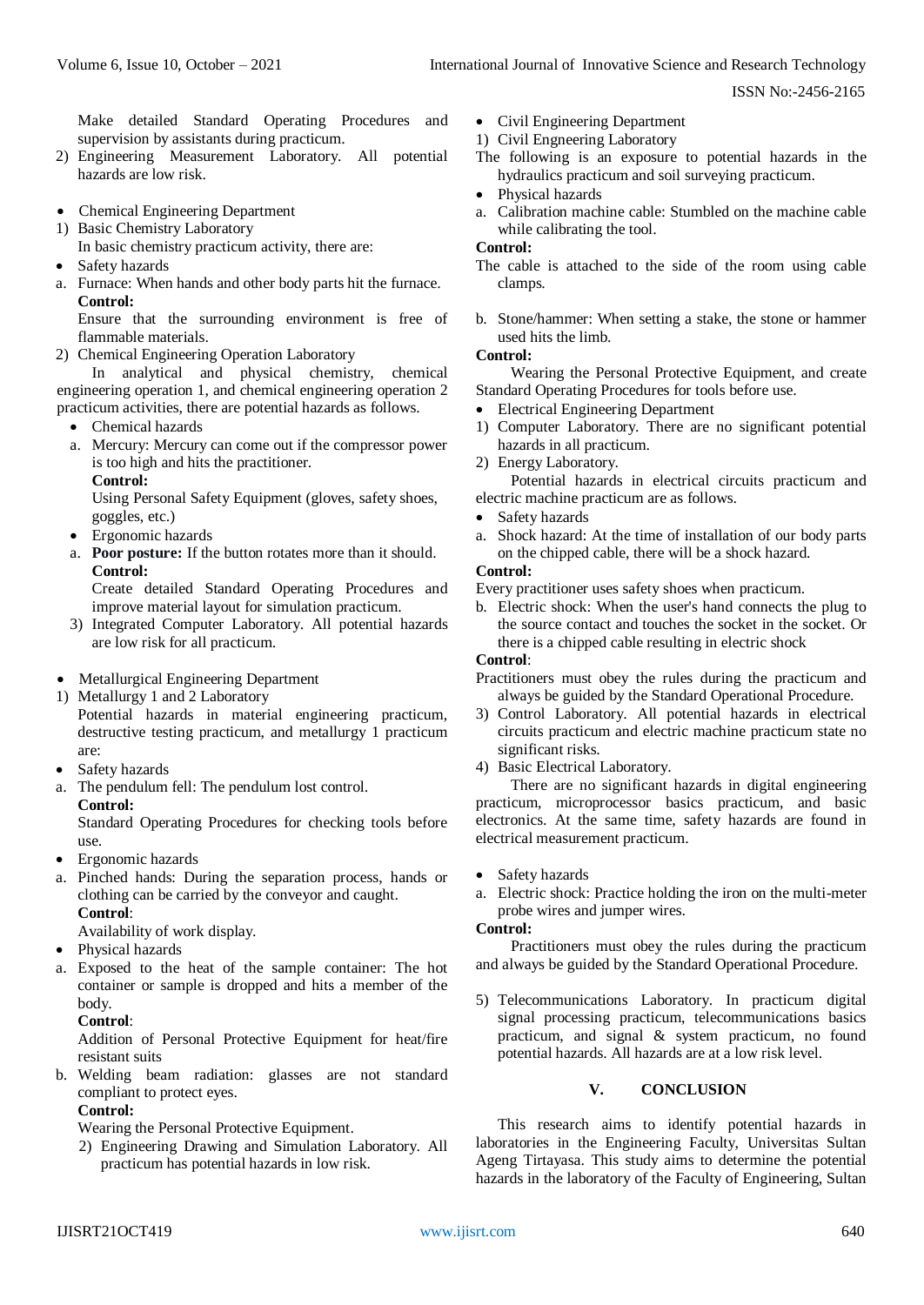Ageng Tirtayasa University. The identified potential hazards are safety, ergonomic, physical, and chemical, distributed into the low, medium, high, and extreme levels. The extreme level falls under the metallurgical engineering department, in metallurgical practicum 1 and 2. Finally, the HIRA and HAZOP approach can apply to recognize the potential hazards in the laboratories Engineering Faculty. The result can be a suggestion for the management in Engineering Faculty, especially regarding the importance of occupational health and safety in a scope of work in the laboratory.

For future work, to minimize ambiguity assessment in risk factors maybe can be proposed another method and combine with the HIRA/HAZOP. The method can adopt multi decision making using a fuzzy approach.

#### **ACKNOWLEDGMENT**

The author would like to thank the laboratory head at the Engineering Faculty, Universitas Sultan Ageng Tirtayasa.

#### **FUNDING**

This research was funded by the Institute for Research and Community Service, Universitas Sultan Ageng Tirtayasa

#### **REFERENCES**

- [1] A. Aziz, S. Ahmed, and F. I. Khan, "An ontology-based methodology for hazard identification and causation analysis," *Process Saf. Environ. Prot.*, vol. 123, pp. 87– 98, 2019, doi: 10.1016/j.psep.2018.12.008.
- [2] H. Aboutorab, O. K. Hussain, M. Saberi, F. K. Hussain, and E. Chang, "A survey on the suitability of risk identification techniques in the current networked environment," *J. Netw. Comput. Appl.*, vol. 178, no. January, p. 102984, 2021, doi: 10.1016/j.jnca.2021.102984.
- [3] Z. Jusoh, N. A. Shattar, H. A. M. A. Majid, and N. D. Adenan, "Determination of Hazard in Captive Hotel Laundry Using Semi Quantitative Risk Assessment Matrix," *Procedia - Soc. Behav. Sci.*, vol. 222, pp. 915– 922, 2016, doi: 10.1016/j.sbspro.2016.05.229.
- [4] S. Ajith, C. Sivapragasam, and V. Arumugaprabu, "Quantification of risk and assessment of key safety factors for safe workplace in Indian building construction sites," *Asian J. Civ. Eng.*, no. 0123456789, 2019, doi: 10.1007/s42107-019-00136-y.
- [5] S. N. Purohit DP., "Hazard Identification and Risk Assessment in Petrochemical Industry," *Int. J. Res. Appl. Sci. Eng. Technol.*, vol. 8, no. 9, pp. 778–783, 2020, doi: 10.22214/ijraset.2020.31583.
- [6] K. Moreno-Sader, C. Alarcón-Suesca, and A. D. González-Delgado, "Application of environmental and hazard assessment methodologies towards the sustainable production of crude palm oil in North-Colombia," *Sustain. Chem. Pharm.*, vol. 15, no. June 2019, pp. 1–10, 2020, doi: 10.1016/j.scp.2020.100221.
- [7] S. Sreenath, K. Sudhakar, and A. F. Yusop, "Solar photovoltaics in airport: Risk assessment and mitigation

strategies," *Environ. Impact Assess. Rev.*, vol. 84, no. December 2019, p. 106418, 2020, doi: 10.1016/j.eiar.2020.106418.

- [8] B. Suhardi, P. W. Laksono, V. E. A. Ayu, J. Mohd.Rohani, and T. S. Ching, "Analysis of the potential Hazard Identification and Risk Assessment (HIRA) and Hazard Operability Study (HAZOP): Case study," *Int. J. Eng. Technol.*, vol. 7, no. 3, pp. 1–7, 2018, doi: 10.14419/ijet.v7i3.24.17290.
- [9] A. Y. Ambarani and A. R. Tualeka, "Hazard Identification and Risk Assessment (Hira) Pada Proses Fabrikasi Plate Tanki 42-T-501a Pt Pertamina (Persero) Ru Vi Balongan," *Indones. J. Occup. Saf. Heal.*, vol. 5, no. 2, p. 192, 2017, doi: 10.20473/ijosh.v5i2.2016.192- 203.
- [10] Sunaryo and M. A. Hamka, "Safety risks assessment on container terminal using hazard identification and risk assessment and fault tree analysis methods," *Procedia Eng.*, vol. 194, pp. 307–314, 2017, doi: 10.1016/j.proeng.2017.08.150.
- [11] P. S. R Ramehs, M Prabu, S Magibalan, "Hazard Identification and Risk Assessment in Automotive Industry," *Int. J. ChemTech Res.*, vol. 10, no. 4, pp. 352– 358, 2017, doi: 10.37896/jxu15.5/066.
- [12] M. Cheraghi, A. Eslami Baladeh, and N. Khakzad, "A fuzzy multi-attribute HAZOP technique (FMA-HAZOP): Application to gas wellhead facilities," *Saf. Sci.*, vol. 114, no. December 2018, pp. 12–22, 2019, doi: 10.1016/j.ssci.2018.12.024.
- [13] D. Arena, F. Criscione, and N. Trapani, "Risk assessment" in a chemical plant with a CPN-HAZOP Tool," *IFAC-PapersOnLine*, vol. 51, no. 11, pp. 939–944, 2018, doi: 10.1016/j.ifacol.2018.08.487.
- [14] P. K. Marhavilas, M. Filippidis, G. K. Koulinas, and D. E. Koulouriotis, "The integration of HAZOP study with risk-matrix and the analytical-hierarchy process for identifying critical control-points and prioritizing risks in industry – A case study," *J. Loss Prev. Process Ind.*, vol. 62, p. 103981, 2019, doi: 10.1016/j.jlp.2019.103981.
- [15] P. K. Marhavilas, M. Filippidis, G. K. Koulinas, and D. E. Koulouriotis, "A HAZOP with MCDM based riskassessment approach: Focusing on the deviations with economic/health/environmental impacts in a process industry," *Sustain.*, vol. 12, no. 3, 2020, doi: 10.3390/su12030993.
- [16] P. K. Marhavilas, M. Filippidis, G. K. Koulinas, and D. E. Koulouriotis, "An expanded HAZOP-study with fuzzy-AHP (XPA-HAZOP technique): Application in a sour crude-oil processing plant," *Saf. Sci.*, vol. 124, no. July 2019, p. 104590, 2020, doi: 10.1016/j.ssci.2019.104590.
- [17] D. P. Tripathy and C. K. Ala, "Identification of safety hazards in Indian underground coal mines," *J. Sustain. Min.*, vol. 17, no. 4, pp. 175–183, 2018, doi: 10.1016/j.jsm.2018.07.005.
- [18] A. C. F. Guimarães and C. M. F. Lapa, "Hazard and operability study using approximate reasoning in lightwater reactors passive systems," *Nucl. Eng. Des.*, vol. 236, no. 12, pp. 1256–1263, 2006, doi: 10.1016/j.nucengdes.2005.11.007.